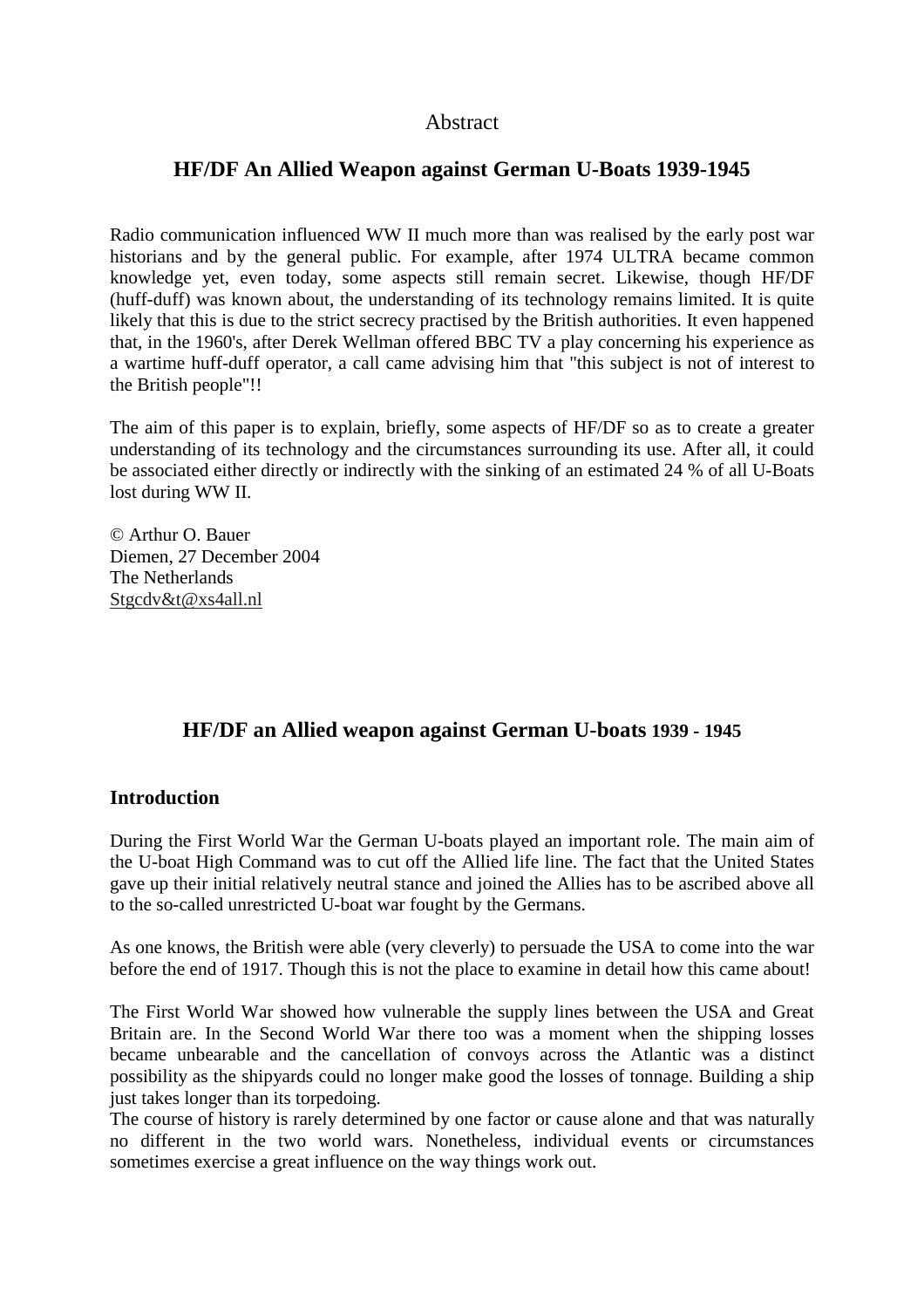#### **Some aspects of "Direction Finding", a well known technology**

Famous names appear when we look back into the historical sequence of inventions which lead to the design of modern direction finding apparatus. In my opinion, one of the most important was the invention, by E. Bellini and A. Tosi, in 1907 of the radiogoniometer, which became known as Bellini - Tosi or the so-called B-T goniometer. After about 1915, i.e. after the sensitivity of receivers became more adequate, B-T became very popular and has been widely used since. (Keen, p. 156 - 201, et al.)



Figure 1: The goniometer principle of Bellini-Tosi

It can easily be understood from this line drawing that two wire loop aerials are fed onto two field coils. These coils are mounted so as to be at right angles. It is known that the induced magnetic field lines do not then (theoretically) affect each other.

Their real invention was to introduce a search coil, which acts as a magnetic flux pick-up device. It is evident that when a particular E.M. (Electro Magnetic) wave induces an electrical current in one or both loops this subsequently results in an electrical current in the goniometer circuit. It can be understood that this produces a magnetic flux pattern which is due to the arriving E.M. wave. With shore based DF antennas the search coil zero setting was usually related to the direction of an antenna loop which picked up the maximum field strength from a specified source or direction. Shore based antennas were (are), quite often lined up North-South and East-West. For ship board antennas relationship tended to refer to Fore - Aft and Port - Starboard.

It can be proved that only the magnetic field component H of an E.M. wave can induce an antenna loop current when its perimeter is  $\langle \frac{1}{4} \lambda \rangle$  (wave length). Sense antennas commonly function on the electrical or E field component of E.M. waves.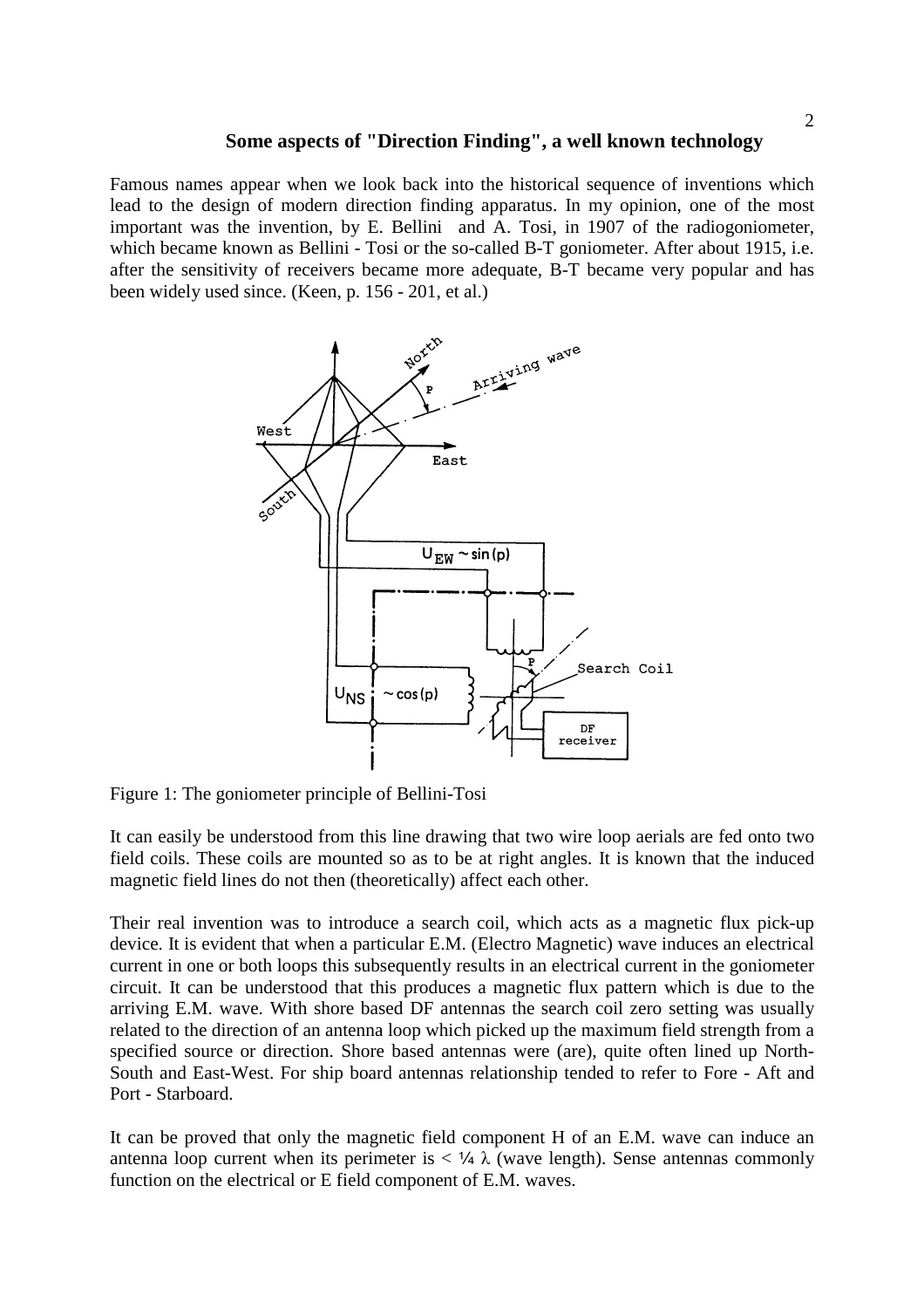As we know each antenna loop in fig. 1 is delivering its appropriate current onto its connected field coil, hence the magnetic field distribution is equivalent to that of the induced loop currents. Although I am not going to prove it here, we can easily explain this principle by assuming that an incident E.M. wave reaches the antenna system under an angle of 45 degrees parallel to the horizontal plane, and this subsequently results in equal currents in both loop circuits. If we bring the cylindrical axis of the search coil parallel to that of one of the field coils, only half of the induced antenna power can be picked up by it. Only when the cylindrical axis of the search coil is brought into line with the arriving E.M. wave (hence in our assumption the bearing angle  $P = 45^{\circ}$  can the optimal power transfer occur. What happens if we rotate the search coil through 180°? Again a flux (signal) maximum will be picked up. Hence it is impossible, by means of such B-T goniometer only, to determine from which direction the arriving E.M. wave is approaching, is it from 45° or 225°? Therefore a sense antenna has to be incorporated and its signal will create, by vector summation, a cardioid radiation pattern (which I do not intend to discuss further).

We will look briefly at the origin of B-T vector summation.



Figure 2: Vector summation of the induced antenna currents and the resulting pointer The line (or pointer) OR can easily be determined by the well known Pythagoras' theorem.

$$
OR^2 = OA^2 + OB^2 \tag{1}
$$

The resultant flux is thus proportional to:

$$
I_{\max} = \sqrt{I_{\max}^2 \left(\cos^2 \Theta + \sin^2 \Theta\right)} \ . \tag{2}
$$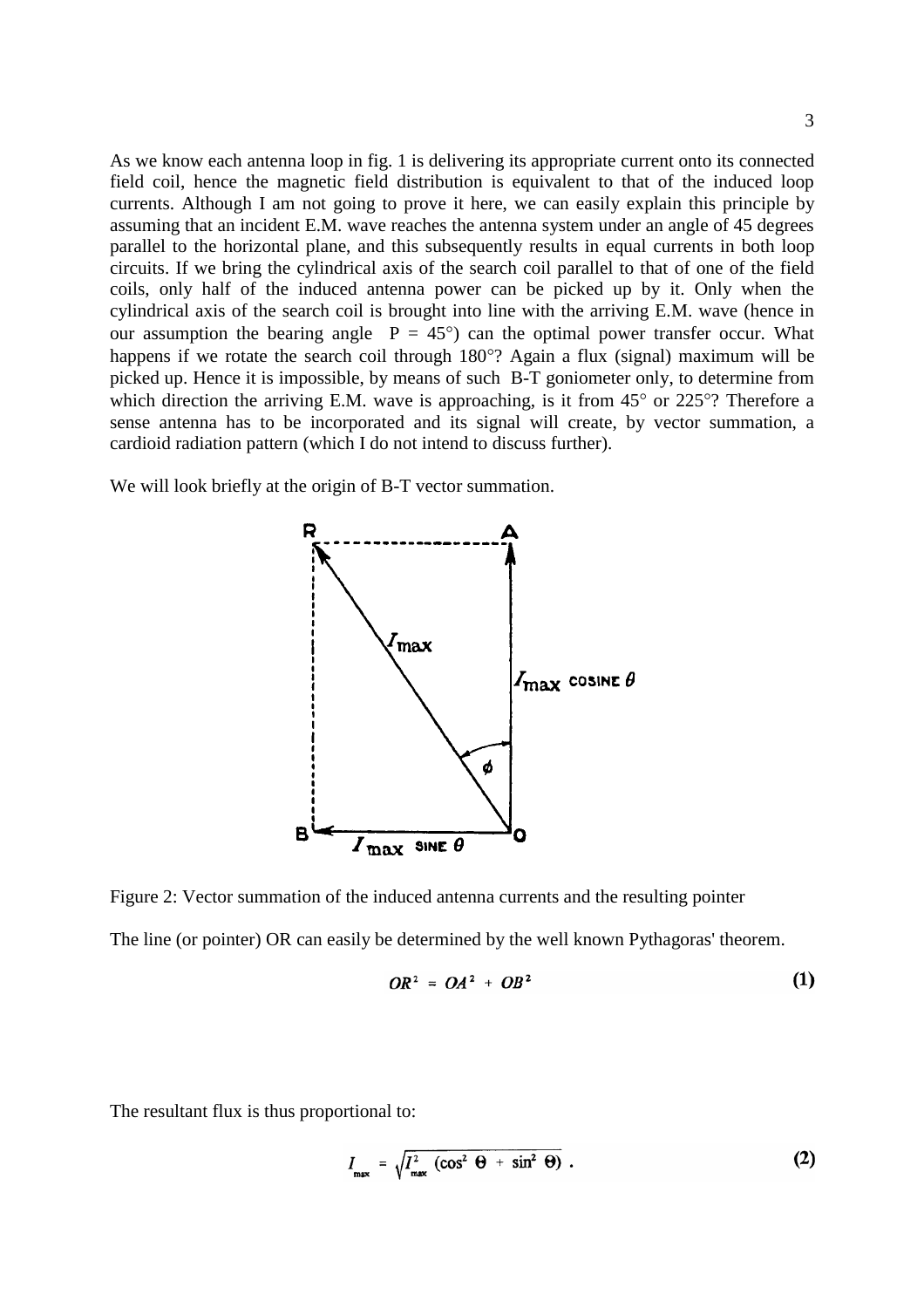We can assume that:

$$
\tan \phi = \frac{I_{\text{max}} \sin \Theta}{I_{\text{max}} \cos \Theta} = \tan \Theta.
$$
 (3)

For this explanation we will ignore the coupling deviations (errors) of this goniometer type, because these are of a systematical order and do not influence the fundamentals of DF by means of a B-T goniometer.

The HF/DF type FH 3 utilised the manually controlled B-T goniometer in conjunction with the Navy type B 21 B receiver. This latter system proved to be the backbone of huff-duff against the U-boat threat, on board most escort vessels. For instance, even during the zenith of the Battle of the Atlantic (during the early days of May 1943) of seven escorting convoy ships of ONS 5 only HMS Duncan was equipped with a FH 4. (ADM 237/113, and Bauer, p. 150) Not until the second half of 1944 did the FH 3 apparatus became surpassed by its famous successor the FH 4, which will be introduced hereafter.

Watson-Watt and Herd designed for the Radio Research Board in 1926 their twin channel receiver, which was originally designed to detect the direction of thunderstorms and consequently was not required to be, for this purpose, very sensitive. This type of direction finder became well known as: - Watson-Watt, or Twin Path C.R.D.F., receiver system.

It is fairly clear that the twin channel indicator in figure 3 has some similarity with Bellini-Tosi's invention. The field coils are replaced by the X and Y deflection plates of a CRT. The indication of the E.M. wave direction (bearing) now appeared automatically, when appropriate deflection voltage were induced between the appropriate deflection plates. In some way we can understand that according to Keen (p. 159) this apparatus was described as an "Electrostatic Radiogoniometer".

The major advantage of this invention is its instant bearing indication, without any man made delay. In other words, the search coil was "quasi replaced" by an electronic beam which painted a Lissajous figure on the indicator screen of a CRT, and whose amplitude was proportional to the resulting vector pointer after summation of the two field components. Only when an E.M. wave is exactly in line with one loop, and thus causes only one deflection to be fed with electrical energy, no vector summation occurs. Therefore one sees only a straight vertical- or horizontal-line on the CRT.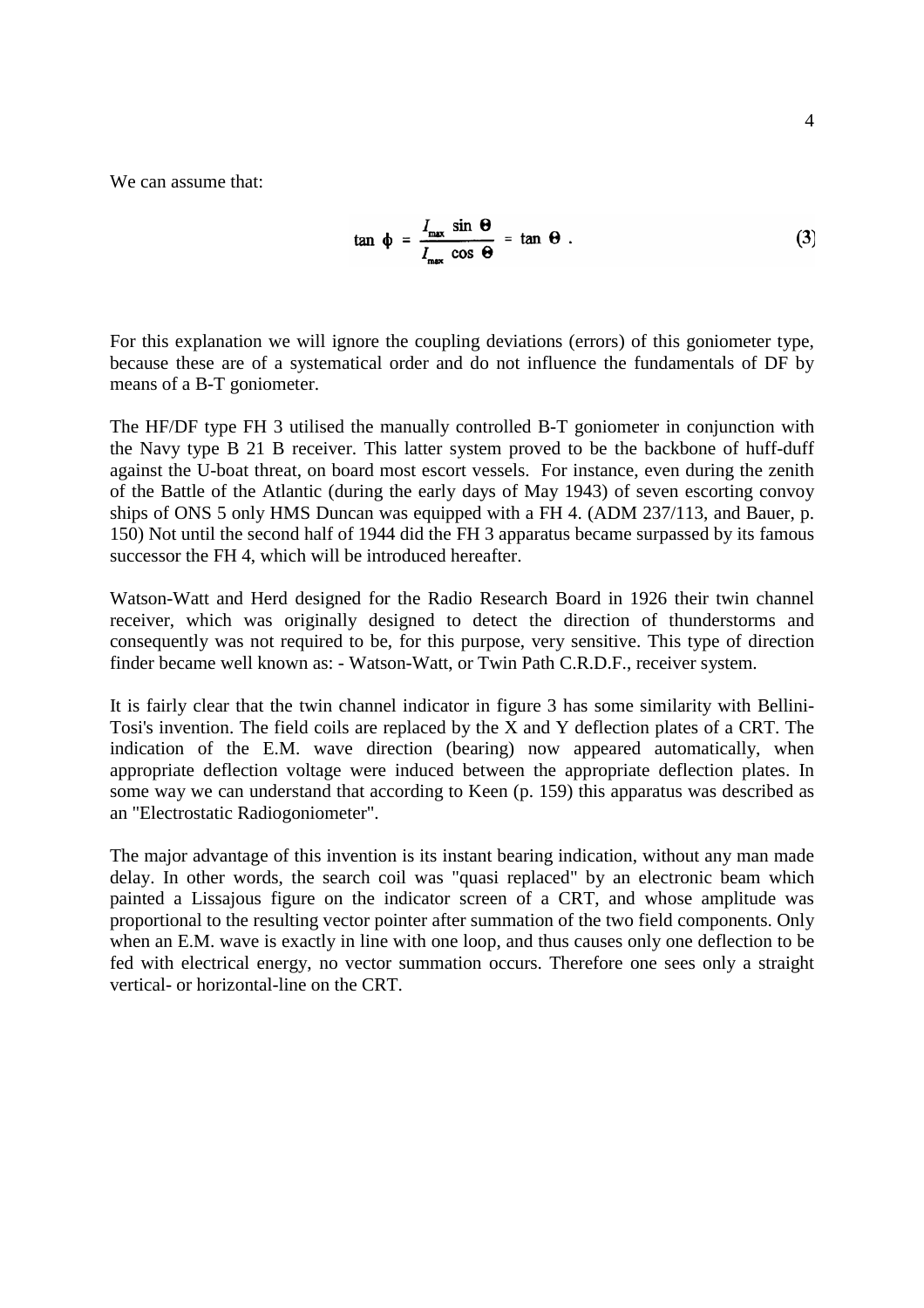

Figure 3: Twin channel DF apparatus, based on Watson-Watt's principle

As we have noticed the original Watson-Watt DF system was only able to respond on to signals which were generating sufficient deflection voltages (several volts). Though the sensitivity of CRTs in general are measured in V/mm deflection, it soon became evident that the sensitivity of such an apparatus and its response to low level signals had to be enhanced by means of implementing selective amplifier stages in each channel.

Although this all sounds quite simple, it soon proved to be rather difficult to control the amplification factor and its accompanying signal phase for both receiver channels.

If we assume that no phase error occurs, then the voltages which are finally fed onto the deflection plates of the CRT are determined by:

$$
U_y = A \cdot V_y \cdot \cos(p) \cdot \sin(\omega t)
$$
  
\n
$$
U_x = A \cdot V_x \cdot \sin(p) \cdot \sin(\omega t).
$$
 (4)

If we look at the circuit shown in fig. 3, it can be seen that - although the real E.M. wave did not change its direction (p) of arriving, a rotation of the painted trace will occur in the

 $U =$  the momental voltage between the deflection plates,  $A =$  max. signal voltage at each receiver channel,

 $V_x = V_y =$  amplification figure for both receiver channels, p = the angle of the E.M. wave in the horizontal plane in respect to the zero degree reference.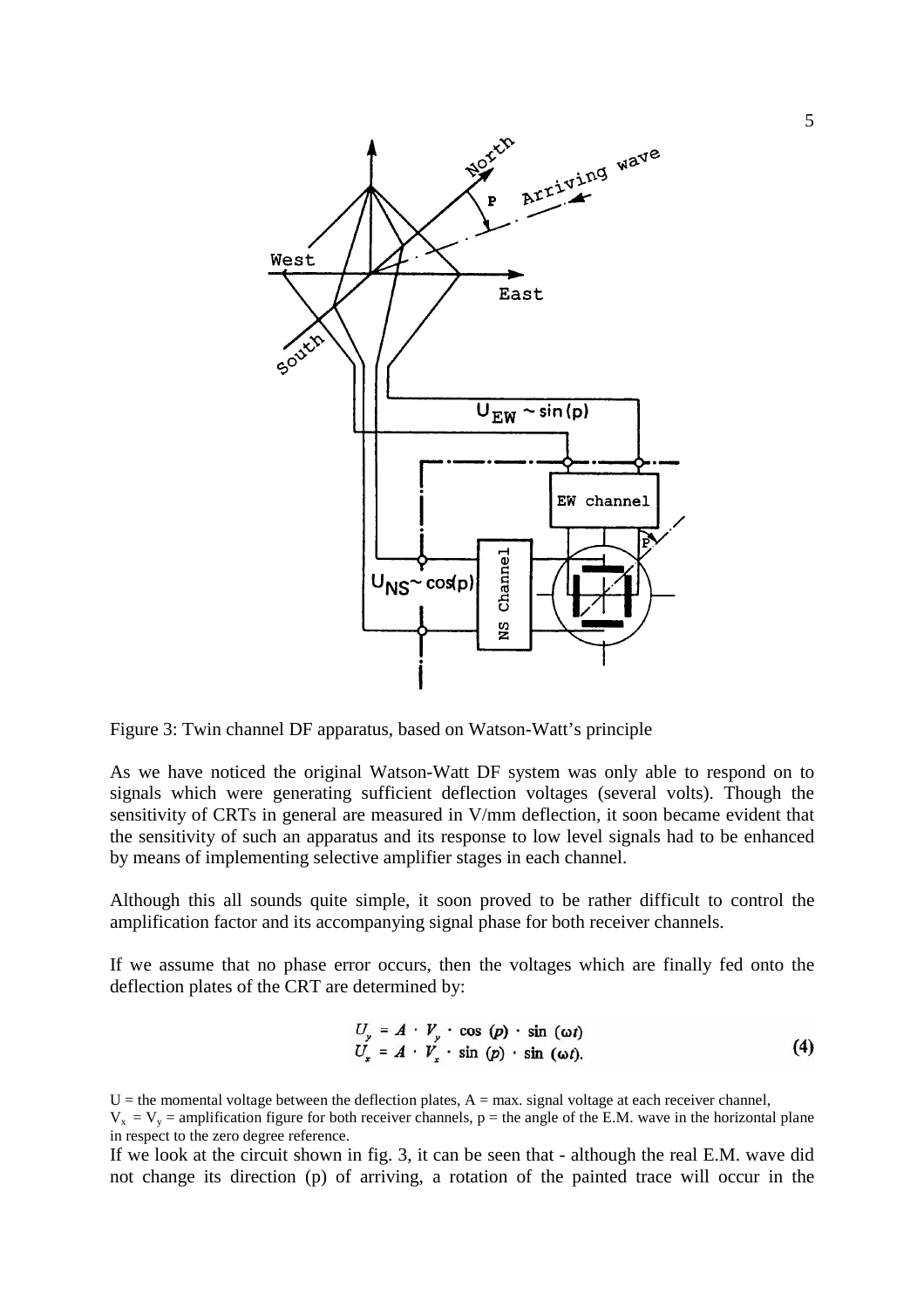direction of the deflection plates which may be fed with increasing voltage as, for example, due to a mismatch between the amplification factor V of one of the receiver channels. To avoid bearing errors it is evident that it is very important to exert sufficient control to ensure equal amplification figures for both channels.



Figure 4: Ellipsoid is causing bearing errors due to deviation from the true axis of rotation (Blurring)

As long as the signals are in phase the bearing angle 'p' can be determined by the equation:

$$
p = \arctan \left( U_x / U_y \right) = \arctan \left[ \frac{\sin (p)}{\cos (p)} \right], \tag{5}
$$

hence the (arctan) of the bearing angle can thus be understood to be directly proportional to the ratio of the deflection plate voltages  $U_x$  and  $U_y$ .

This all assumes that both the E.M. wave arriving at the antenna and the signal delay in each of the two receiver channels have no mutual phase shift. But this supposition hardly occurs in practice where, in fact, all sorts of disturbing phase shifts will result in producing an effect which became known as "blurring". This can result - as shown in figure 4 - in a displacement of the long axis 'a' of the ellipsoid from the angle  $p \rightarrow q$ .

When phase shift between the two signals occur, we can assume that the angle 'q' is determined by the equation: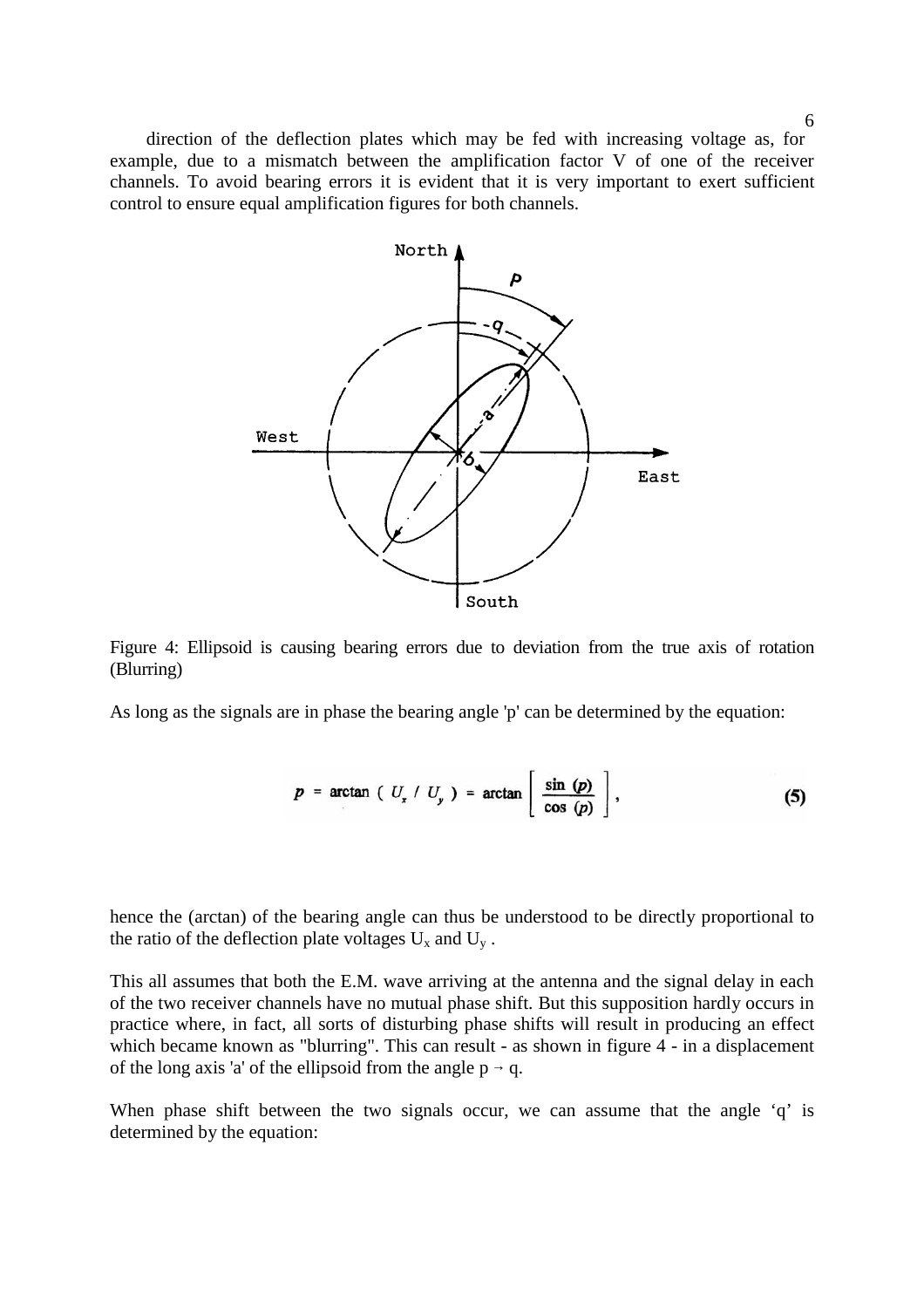$$
q = \frac{1}{2} \cdot \arctan\left[\frac{2 \cdot U_x \cdot U_y \cdot \cos(\varphi)}{U_y^2 - U_x^2}\right]
$$
 (6)

7

and that only for the diagonals  $+45^{\circ}$  or  $-45^{\circ}$  the angle p = q.

Hence not only the bearing accuracy is reduced due to the difficulty of determining a true bearing-pointer but additionally a bearing error is introduced due to the unpredictable rotation of the diagonal axis angle 'p' to the angle 'q'. (Grabau, p. 116)

## **HF/DF designed in Britain**

We shall not discuss the background history of HF/DF, as this has been described by several others e.g.: P.G. Redgment, and in the US, by Kathleen Broome Williams, *et al*.

DF on shortwave was already well known and widely used by shore DF stations before WW II. The main problem is to overcome the distinct shortcomings of antenna loops (aerials), which caused more or less severe bearing deviations (errors) especially on board ships. The best antenna system for DF on shortwave proved to be the well known Adcock antenna, although this antenna type has some disadvantages when it is used for DF of ground waves. Adcock antennas need a very strictly controlled linear antenna site (plain and flat *instrata*  with uniform conductivity), which can hardly be obtained on board ships due to discontinuities which are caused by the superstructure of ships. Due to this hampering antenna behaviour the *opinio communis* was that accurate DF on shortwave could never be made fully operational on board ships of any kind.

One of the main DF problems which is faced on board ships is caused by the more or less erratic behaviour of fields re-radiated originated by the superstructure of ships, for instance, by ship masts - the bridge and pipes - (which proved to be excellent re-radiators when these are excited by E.M. waves in respect to  $n \cdot \frac{1}{4} \lambda$  etc.. The relatively high Q-factor of these reradiators can often cause an equal or even higher signal input at the front-end of a DF receiver than that which is induced, in the antenna system, by the arriving E.M. wave! As we have seen before, this could cause severe bearing errors which could reach 20° or more. This phenomenon was well known in those days, but the question arose as to how could this be countered and/or controlled? It soon proved that a DF antenna positioned (mounted) at the top of the tallest mast in the ship was the most favourable site. [IEE Proceeding, p. 798]

In my opinion it was the Polish engineer Struszynski - working at ASE - who was the *"pater intellectualis*" of a team which solved this problem.

Both the PS and FA loop can clearly be noticed, in figure 5 on the next page, on top of the central chamber. Struszynski designed, among other things, the particular coupling transformers which linked the symmetrical coaxial antenna cables either on to the B-T goniometer of the FH 3 or on to the front-end of the FH 4 receiver. These RF transformers have a very low stray field effect and are electrostatically shielded so as to prevent capacitive coupling (stray pick-up) between the primary and secondary windings. It is evident that these transformers were matched to the terminating impedance of the antenna circuits. Each set of transformers had individually to be matched for equal electrical parameters. Separating the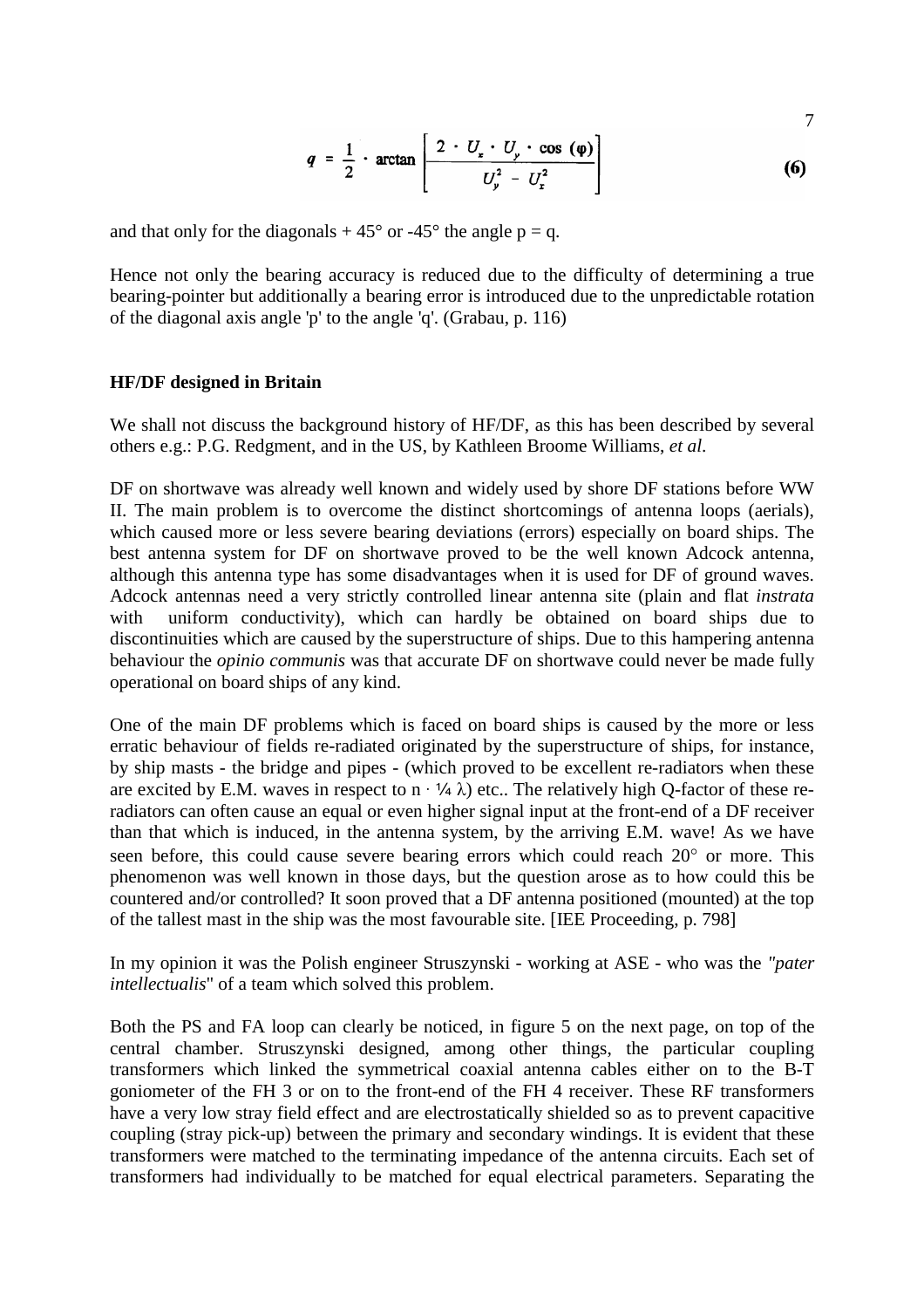direct antenna loop currents from the front-end of the receiver, as well as the careful symmetrical wiring of the coaxial cable circuit, enhanced the common mode rejection of the system up to about 100 dB at 1 MHz. It can be seen that energy induced in a symmetrical coaxial cable by a stray field will be picked up by both conductors at the same time thus cancelling out any effects at the secondary circuit of the transformer. (IEE p.825) Even the radio hut and all its entering cables had to be electrically shielded and filtered so as to prevent any stray fields from being picked up by the receiver itself.



Figure 5: The FH 4 antenna circuit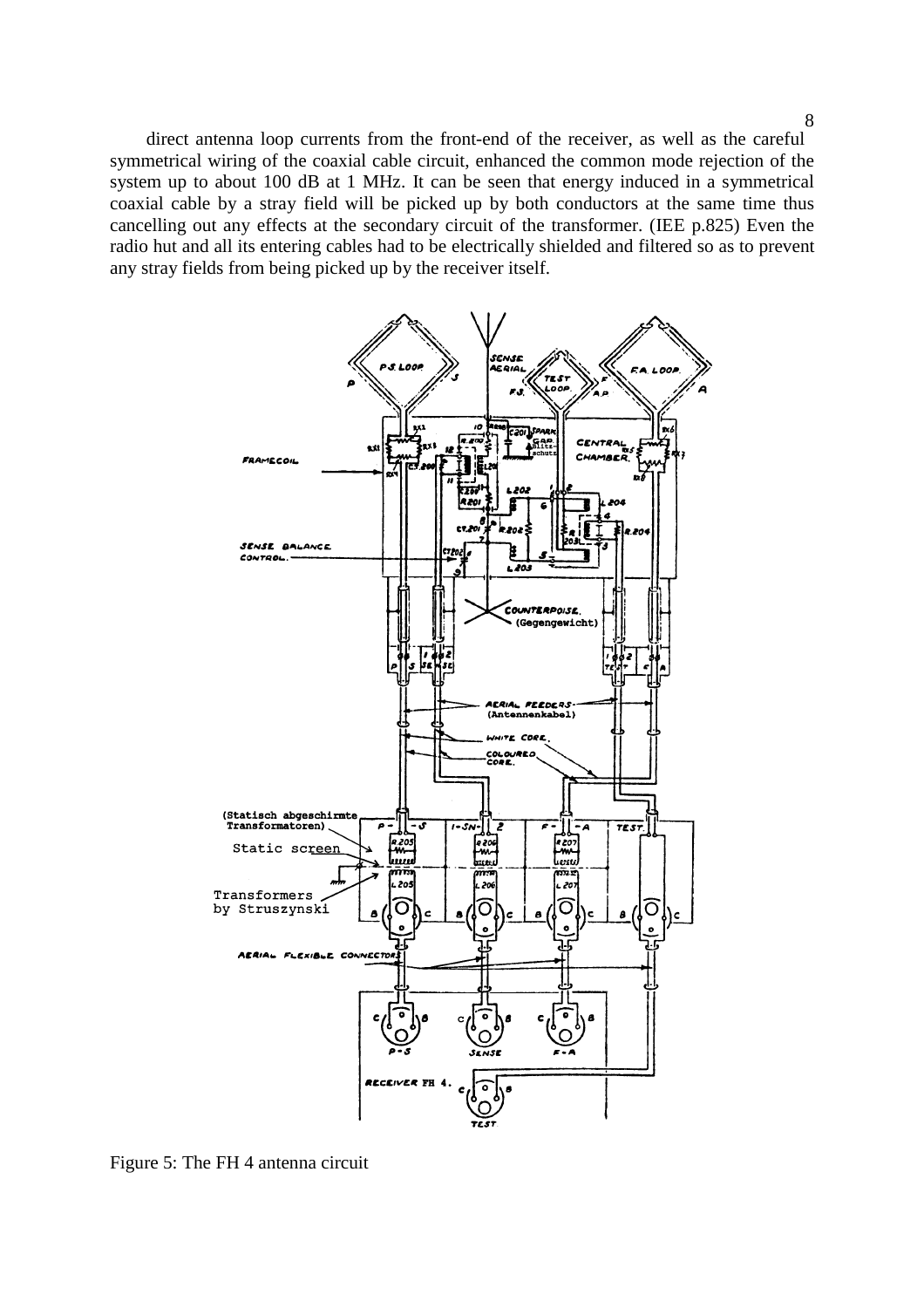The coaxial cables (so-called: twin-core feeder cables) used in these DF systems had to be all from the same production lot (same cable reel) and their mutual difference in cable length had to be kept within a maximum of 1 inch, so as to prevent unacceptable phase errors!

As we have noticed, the re-radiation field of the resonating antenna mast could be of severe proportions and such fields would be picked-up by the sense aerial too! Struszynski's team again solved this problem by balancing - for RF - the sense aerial circuit against the mounting mast by means of an adjustable electronic bridge circuit. (Redgment, p. 239)

"The antenna"

The RN sailors called this antenna the "birdcage", though how it worked electrically was kept a secret for many years. This secrecy was aided by it's very complex construction.



Figure 6: The FH 4 antenna in detail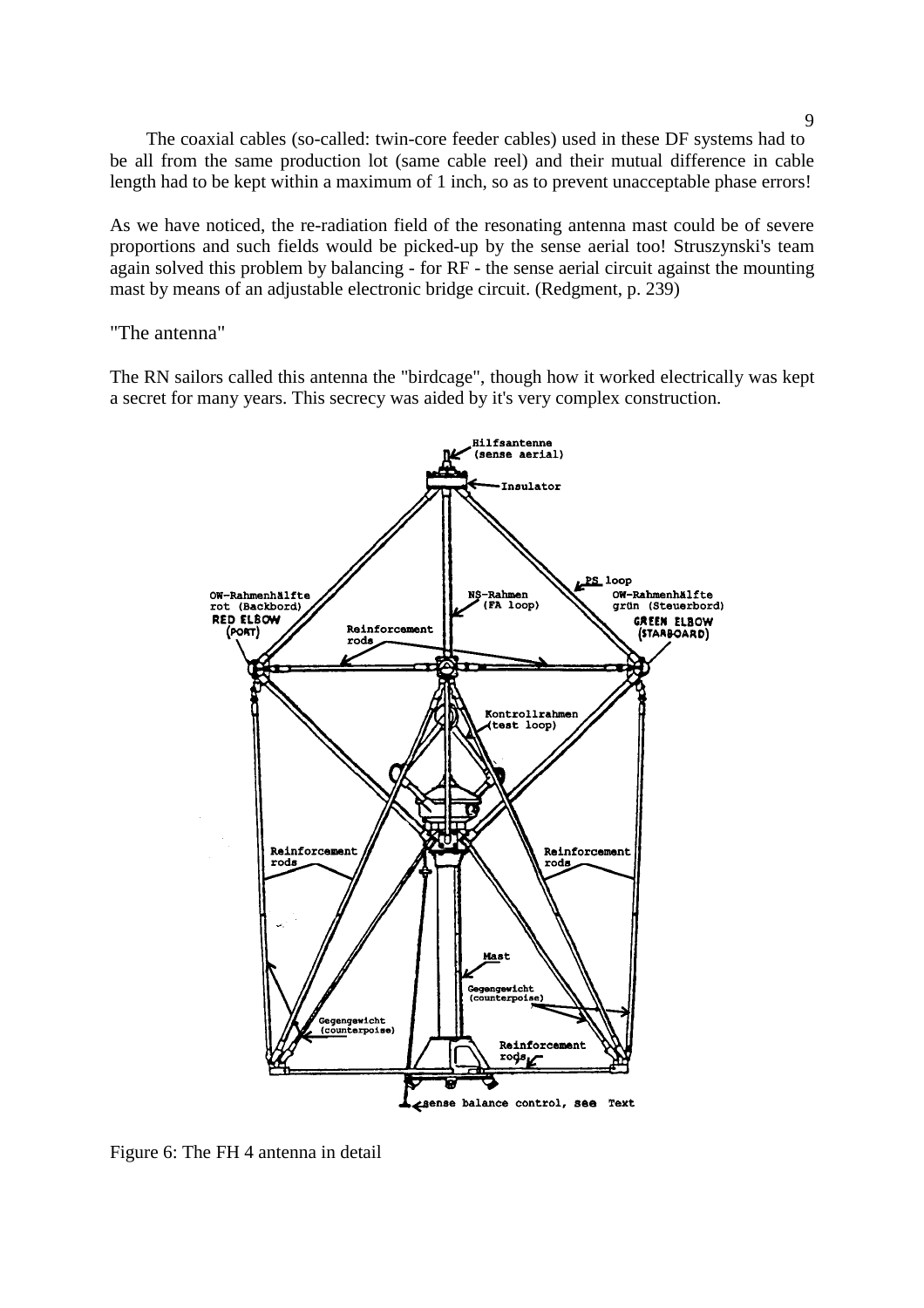The previous line drawing shows its well known antenna profile. Even with explanation this figure is not easy to understand and gives no immediate clue as to how smart the design was.



## Figure 7: The PS loop

The line drawing above shows the broadside view of the PS antenna loop and the edge-on view of the FA loop.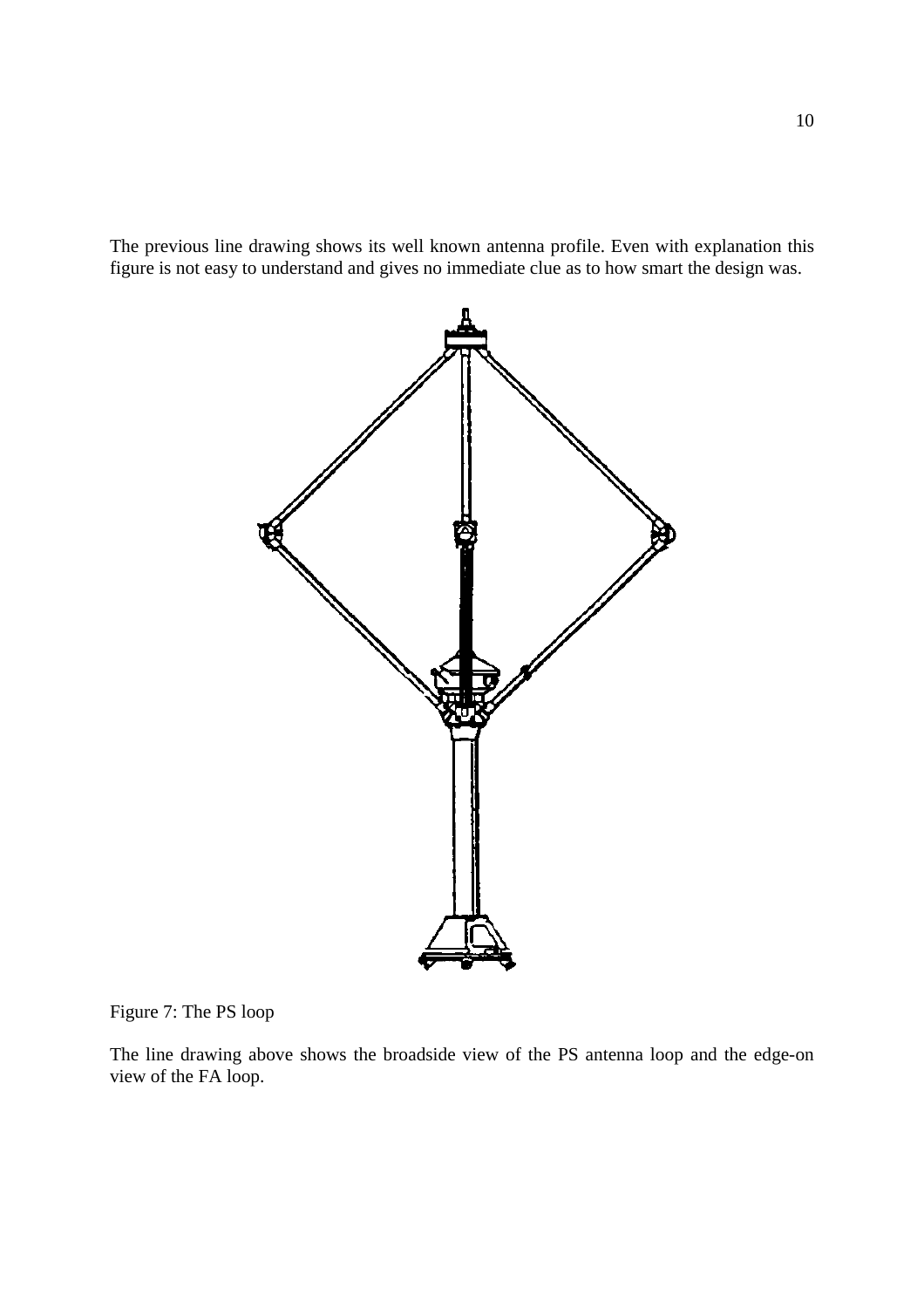

Figure 8: The sense antenna

Shown here is the sense aerial on top of the central chamber (see fig. 6), the aerial is facing upwards. Downwards we see the counterpoise, which provides an artificial ground. To extend the counterpoise the rods are folded upwards as well. I am not sure whether they also serve the additional purpose of screening off the re-radiated fields which are arriving from lower elevations.

(Please proceed on the next page)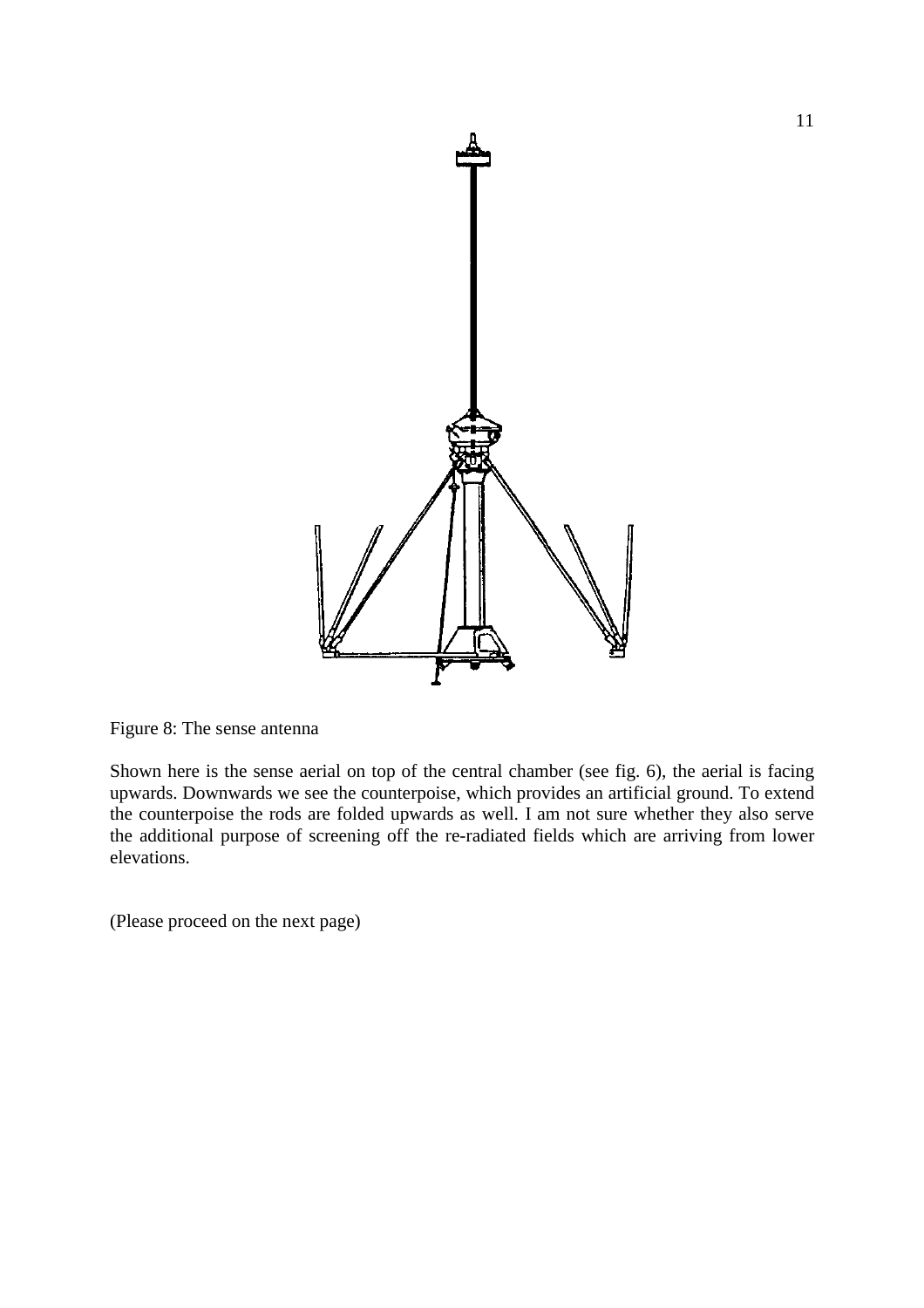

Figure 9: The reinforcement rods

It is evident that the previously shown extended counterpoise could not be kept structurally stable. Therefore, reinforcement rods were introduced to stiffen this complex antenna construction. For stable and precise operation this was a real must, certainly when one realises the nature of the environmental conditions in which it had to perform!

# Watson-Watt type DF receiver

The early design of the "twin-channel" receiver type R.L.135 and R.L.66A had already been done by the Plessy Co. Ltd. in 1940; though it took quite some time before the first operational FH 4 apparatus became available for the RN in 1943. The early type used a set of 5 interchangeable coil boxes, which were stored in a (hanging) box to the left and right of the receiver and which covered a frequency range between 1- 25 MHz. Its successor FH 4 Mark IV was equipped with switched coils which covered 4 frequencies ranges between 1 - 24 MHz. (manual FH 4, chapter 2, p. 8, Bauer, p. 101 - 109, 133 -139).



Figure 10: Blockdiagram of the FH 4 receiver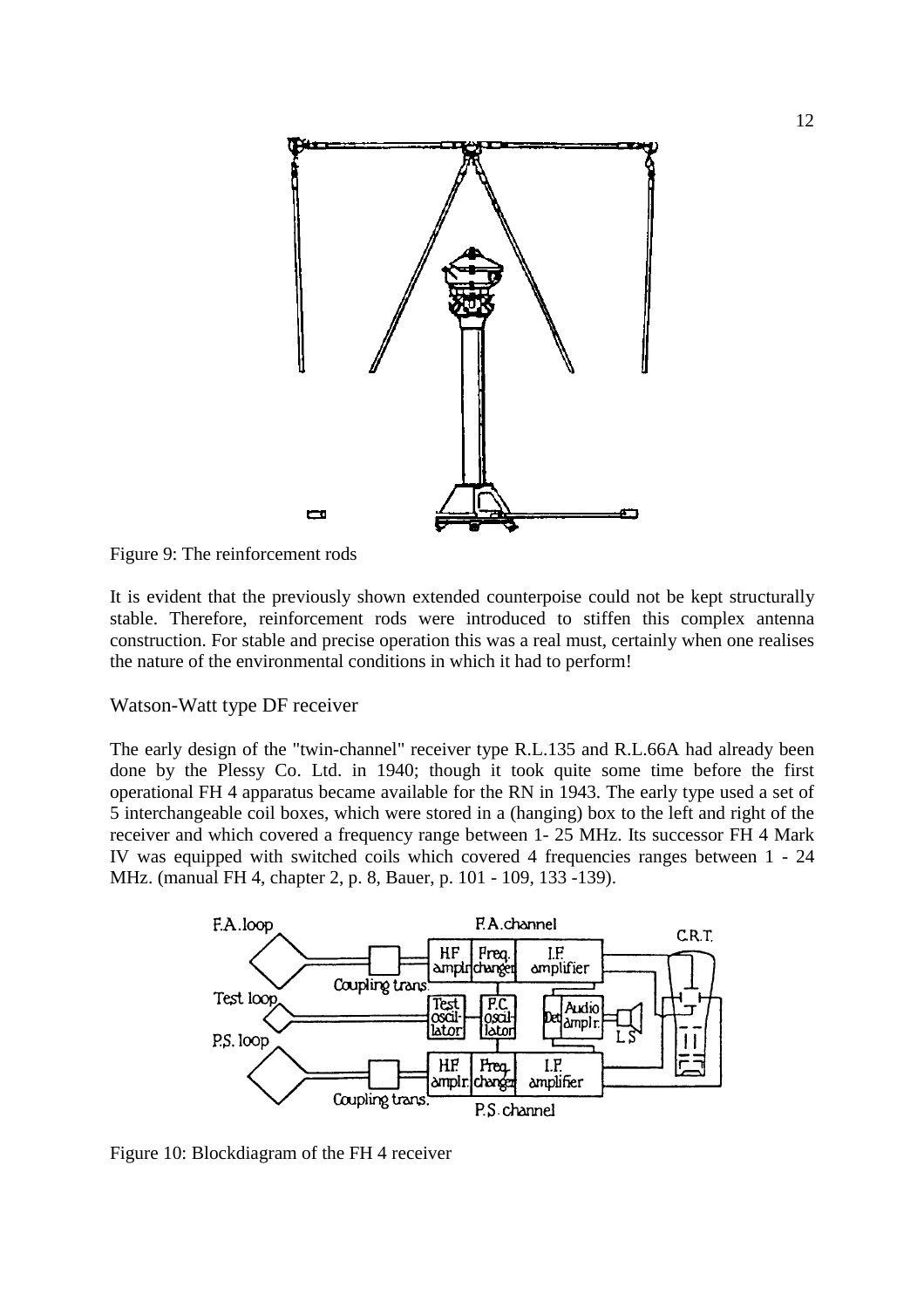This blockdiagram explains the principle of the twin-channel HF/DF type FH 4. As we will see hereafter, the FA and PS channels were "carbon copies" to ensure that signal delay for both channels was kept (theoretically) equal. Only one local oscillator needed to be utilised, whose signal was fed to both mixers simultaneously.



Figure 11: Principle diagram of the FH 4 receiver

Shown here is the basic circuit diagram of the FH 4, which we will discuss briefly. Let us first focus on the main FA and PS receiver channels. The two loops are linked via the transformers  $T_2$  (designed by Struszynski) on to the input bandfilter at the front-end of the receiver, followed by the RF amplifier stage  $V_1$  to the mixer (Frequency Changer) valve  $V_2$ . The common local oscillator (F.C. oscillator) is generated by valve  $V_3$  and fed simultaneously to the mixers  $V_2$ . After passing three IF stages  $V_4$  -  $V_6$  both signals are fed to the CRT deflection plates. The bearing display is similar to that shown in figure 3.

We have seen, already, that a B-T goniometer itself always indicates a bearing which could be at  $+$  or  $-$  180 $^{\circ}$ . This ambiguity can be solved by the introduction of a third (sense) signal which phase-quadrature is relative - positive or negative - with respect to the fields induced in the antenna loop.

It is obvious that it had to be amplified equally as both loop signals, and that any time delay deviation of the signal phase had to be prevented. Inevitably, a third equal receiver channel had to be incorporated in the receiver to accommodate the sense signal. But this could hardly be managed in the available room left in the receiver. In my opinion a smart, though "poor man's", solution was chosen to overcome this limitation.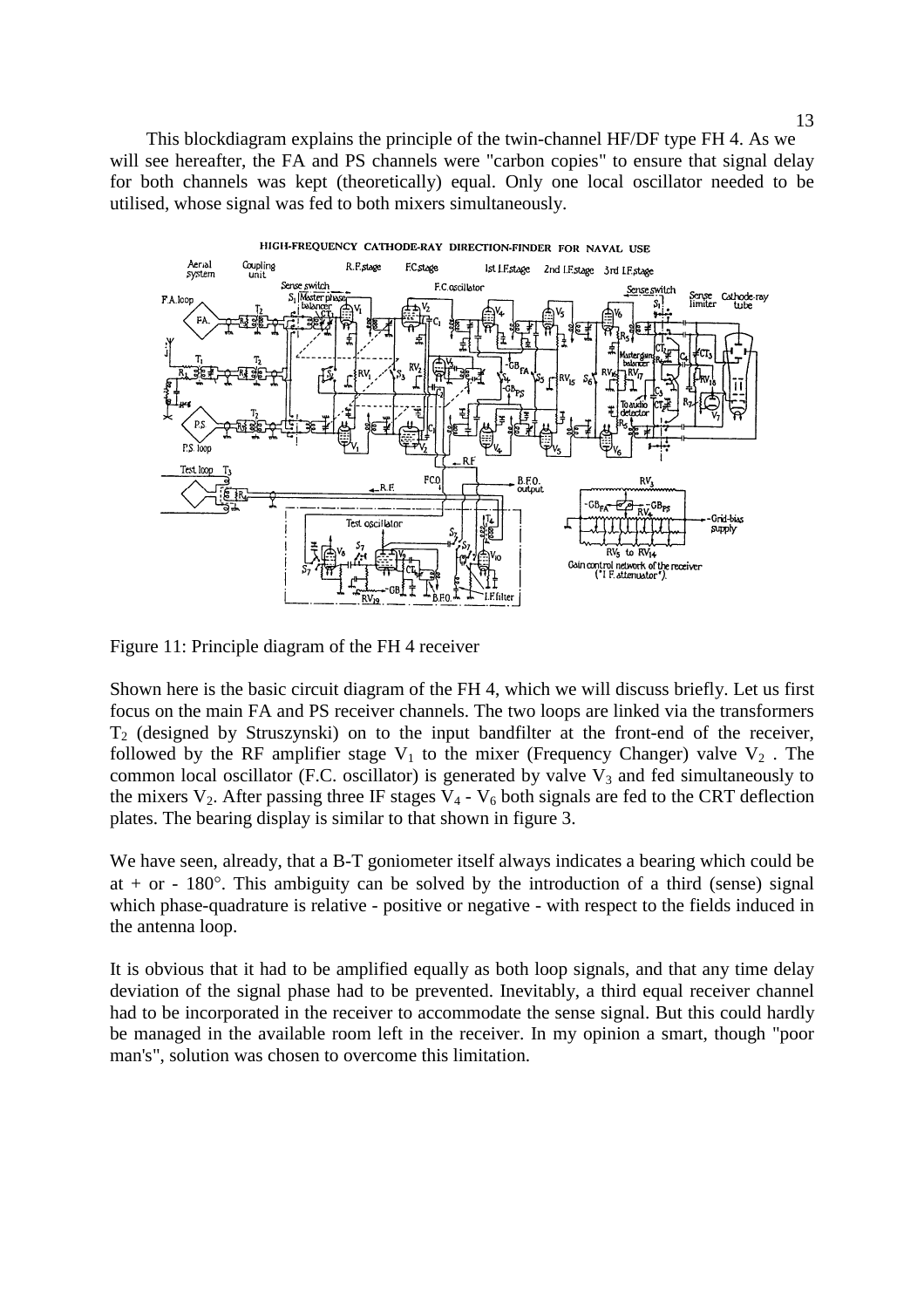

Figure 12: Blockdiagram of the FH 4, used in sense mode

The sense signal was fed to one of the receiver channels after the accompanying loop signal was disconnected. At the same time the accompanying IF output which is connected with the deflection plates of the CRT is disconnected from it and these plates are now electrically connected to ground. The IF signal is then fed, via the sense limiter, to the Wehnelt cylinder, so as to control the beam current of the CRT in such a manner that, without signal, its beam current was cut-off (blocking) and only when a sufficient signal was received could a trace be observed on the CRT screen.

Let us look, on the next page, at the principle involved (disregard phase difference between the signals).

**1**. the FA loop and its radiation pattern in respect to an arriving E.M. wave.

**2**. the typical circular radiation pattern of a sense aerial

**3**. the CRT; its Y deflection system is fed by the accompanying output of the IF strip and the X deflection plates are connected to ground.

**4**- **5**. the upper sinusoid is representing the output of the IF strip. The lower sinusoid is re ceived by the sense channel and fed in an appropriate manner onto the Wehnelt cylinder. The time span which coincides with the positive half cycle  $(0^{\circ} - 180^{\circ})$  of the sense signal is used to de-block the Wehnelt cylinder of the CRT. (often called "control grid", which is, in technical means, not correctly)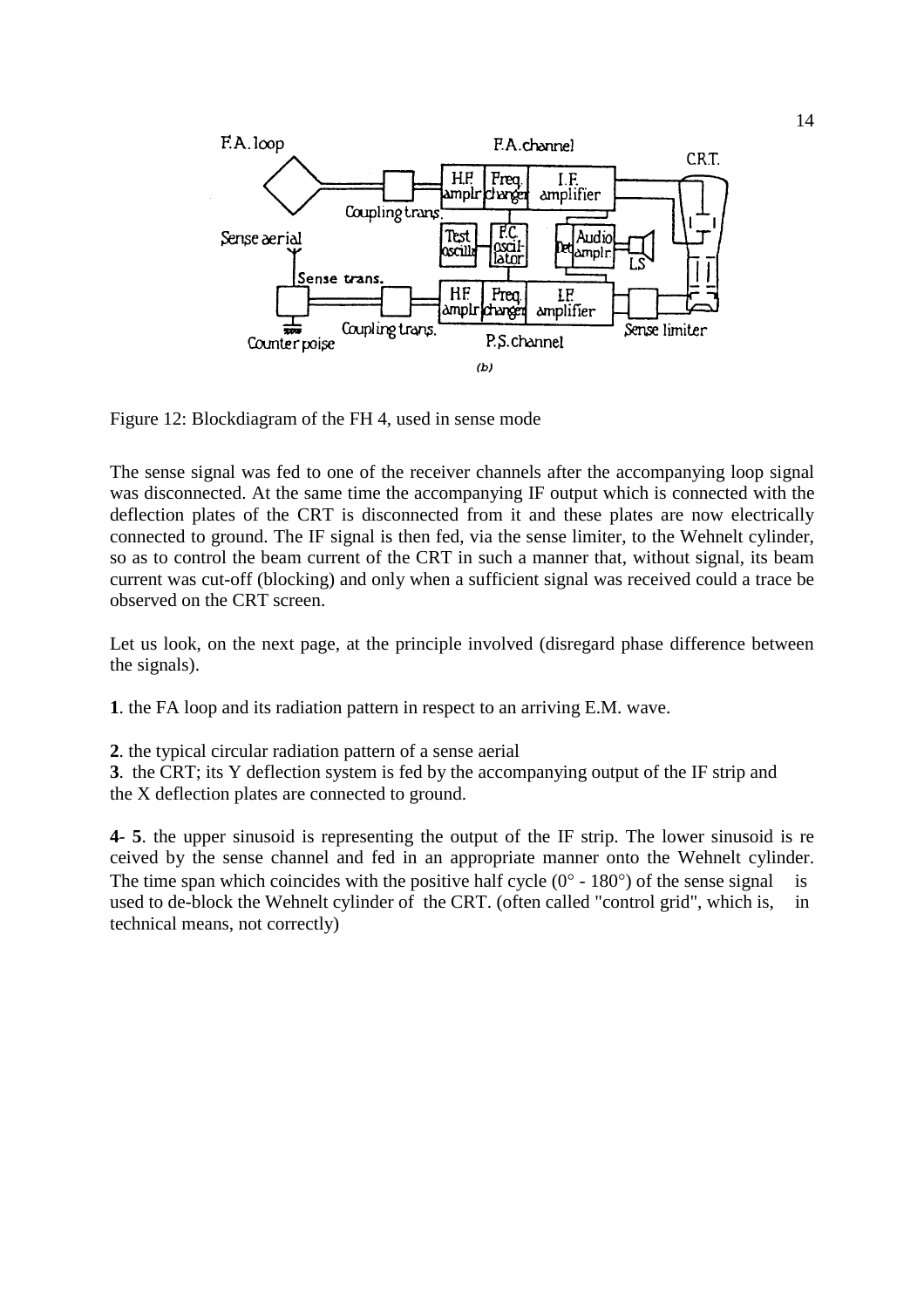

Figure 13: Principle of sense direction finding

Hence by this means it is possible to determine from which two quadrants an E.M. wave is arriving.

We have already seen that the amplification factor and the delay time of the signal phase for both receiver channels has to be strictly controlled.

To facilitate this control special requirements were introduced to speed up the operation. A special signal source (test oscillator  $=$  T.O.) was designed which always generated the exact frequency to which the receiver (RX) was tuned.

We remember the simple equation:

$$
f_{LO} - f_{RX} = f_{IF} \tag{7}
$$

This IF signal can be made audible as a CW signal by means of a so-called BFO (beat frequency oscillator), whose pitch operates up to 5 kHz either side of the IF frequency. If this BFO is tuned exactly at 450 kHz, which is the IF frequency of the FH 4, we easily can reproduce the RX frequency on which the receiver is tuned by the equation: -

$$
f_{LO} - f_{BFO} = f_{RX} \tag{8}
$$

hence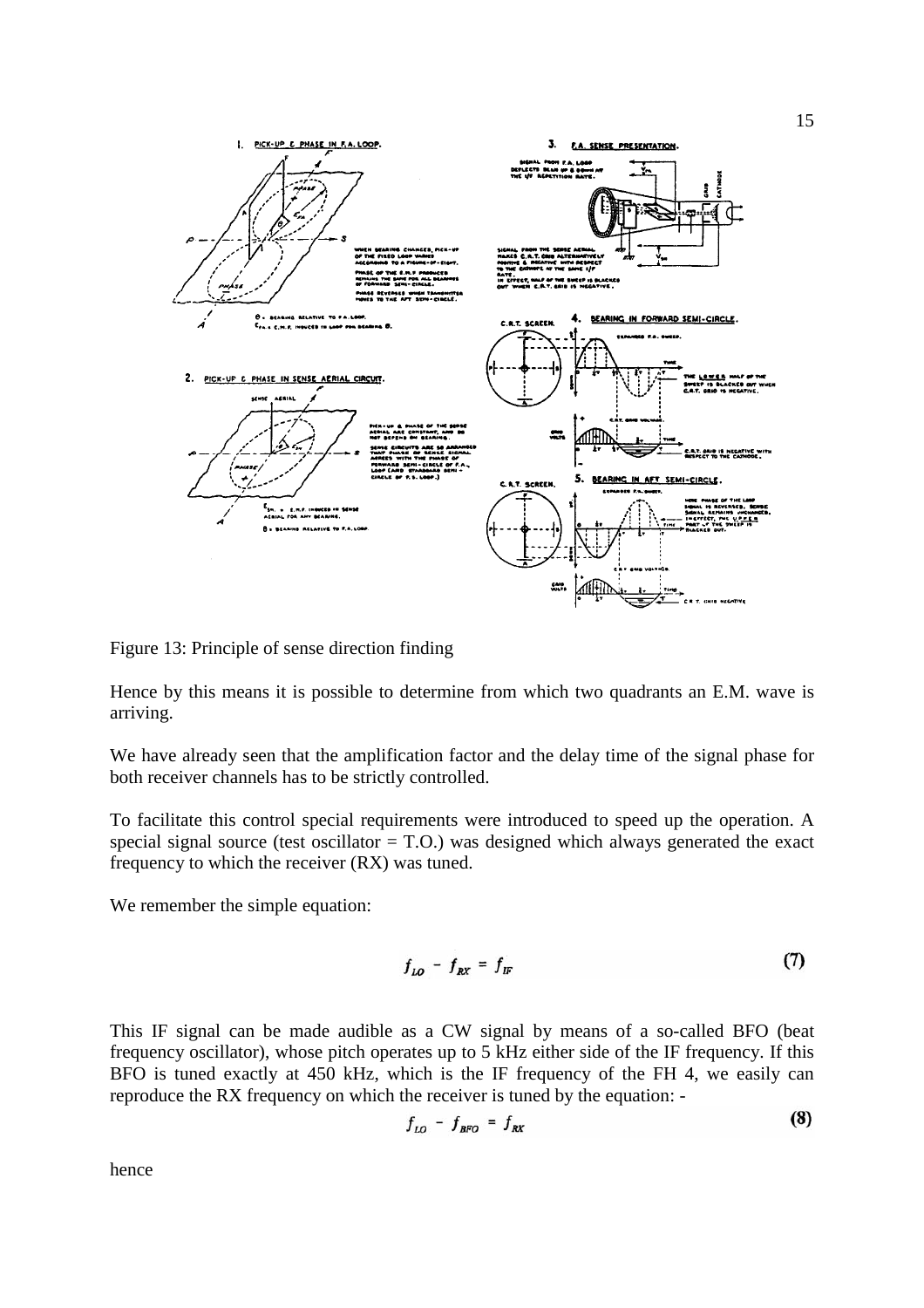$$
f_{test} = f_{RX} \tag{9}
$$

16

Let us refer back to figure 11 and concentrate first on the test oscillator section.

In the centre of it we notice that the mixer valve  $V_9$  has a multiple function. The triode section is used as a BFO generator, whose signal is fed onto the detector stage so as to interfere in a regular manner with the IF signal. A certain amount of energy is picked up from the local oscillator valve  $V_3$  via  $C_2$ , which is then followed by a separator stage  $V_8$  and fed onto the mixer section of valve  $V_9$ . Let us assume that the test signal is activated by the appropriate settings of switch 7. The BFO signal is then disconnected from the IF stage and fed - via IF rejection filters - onto  $V_{10}$  which amplifies and probably also separates the test loop circuit from this mixer stage. If the BFO setting is adjusted correctly the test oscillator frequency will always be exactly identical to that to which the receiver is tuned.

A third signal is generated in the test oscillator unit. This RF signal was used to ensure that the receiver channels could be adjusted properly for their mutual amplification factor as well as for mutual signal phase.

To carry out this alignment, the first step was to switch on the so-called comparator mode  $(S_2)$ .  $S<sub>3</sub>$ ). Both receiver channels were thus connected onto the same signal source. When amplification and signal phase were matched properly, a straight line was observed between 45° and 225°, which is in Navy terms equal to 45° and 135°. When, for instance, the phase tuning is incorrect an ellipsoid is shown with all its implications as we have already discussed. After this foregoing alignment (set up) the test loop was switched on.  $(S_2 \text{ and } S_3 \text{ are opened})$ again)



Figure 14: Test loop of the FH 4 antenna

Shown is here the test loop, which is mounted in the central axis of the DF antenna. Generally speaking, if we see somewhere a "Birdcage" antenna without a test loop it is certainly in used with a FH 3 installation. Only when a test loop is utilised is the receiver concerned an FH 4 apparatus. I do not know if its successor the FH 5 used such a test facility as well because,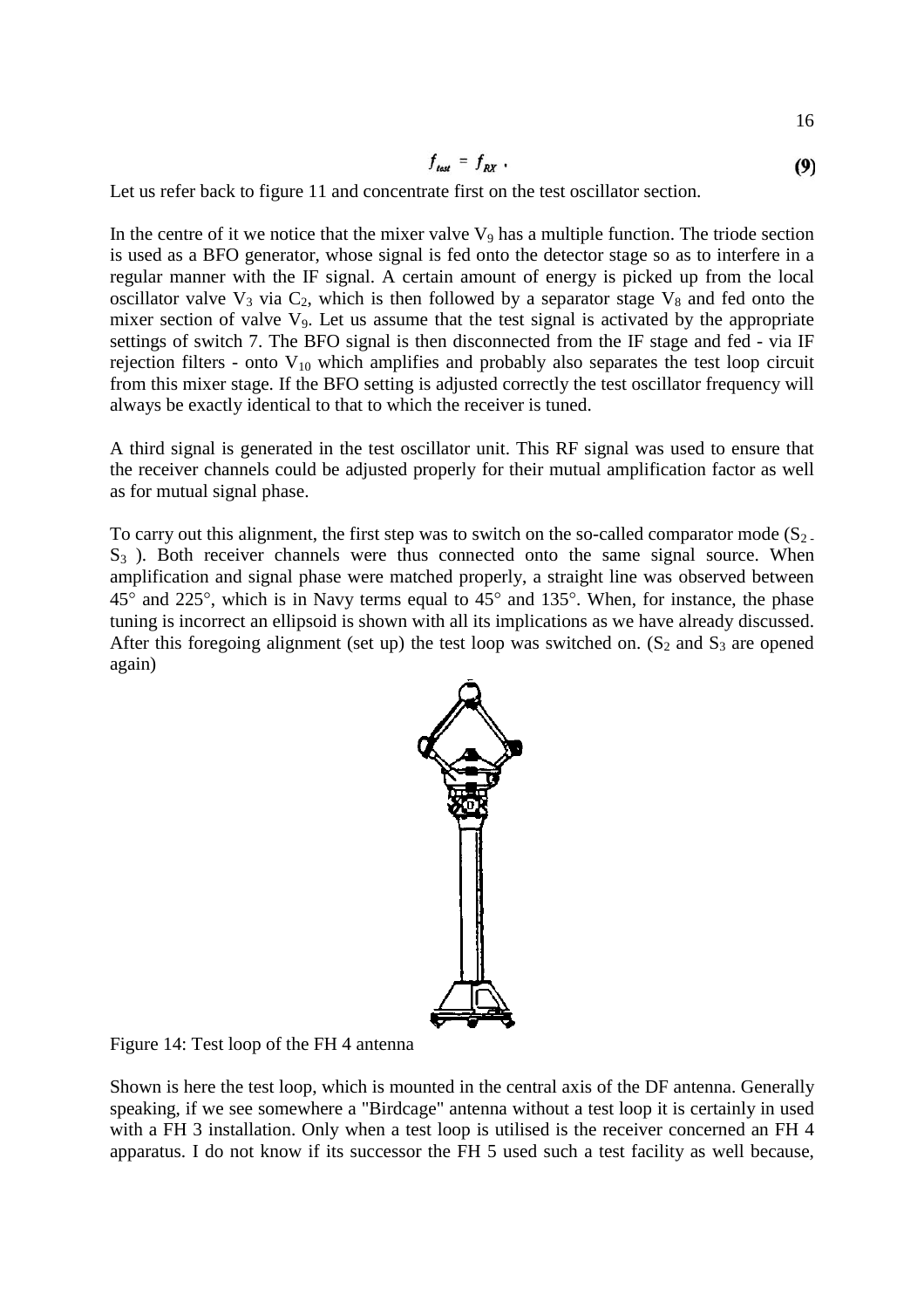today, this information is still kept classified (some ships are still equipped with this installation).

The main function of such a test loop is to check the mutual (amplification and) signal phase of the two RF stages of the receiver which can be controlled by trimmer  $CT_1$  (fig. 11) on the front panel (whilst, of course, watching the display on the CRT).

Up until now, we still don't exactly know what made this equipment so outstanding because, if we neglect its antenna circuit, all the rest was certainly common knowledge for the Germans also in those days. Watson-Watt type direction finders had been in wide use since the end of the 1920s.

### **Radiation patterns of the FH3/4 antenna**

As we have already noticed, the superstructures of ships can cause all sorts of bearing deviations. We will discuss this phenomenon for some sample frequencies, though it has to be noticed that a frequency change of, for example, only 10 kHz can cause radiation patterns to be changed in an erratic manner. Due to this phenomenon, interpolation between curves is not possible and a calibration curve is needed for every frequency that is likely to be used in the operation of the installation. (IEE, p. 810)



The meridians are not necessarily true to scale.

- $\bullet$  2 MHz ( $\lambda$  = 150 m) this radiation pattern shows only minor bearing aberration.
- $\bullet$  4 MHz ( $\lambda$  = 75 m) quite some bearing errors will occur.
- 6 MHz ( $\lambda$  = 50 m) Aft bearings hardly can be made.
- $\bullet$  10 MHz ( $\lambda = 30$  m) Accurate bearings can hardly be achieved.
- $\bullet$  16 MHz ( $\lambda$  = 18,75 m) Here we certainly meet bearing errors above 20°. One of the aspects which can cause these deviations is that the perimeter of the antenna loop can not be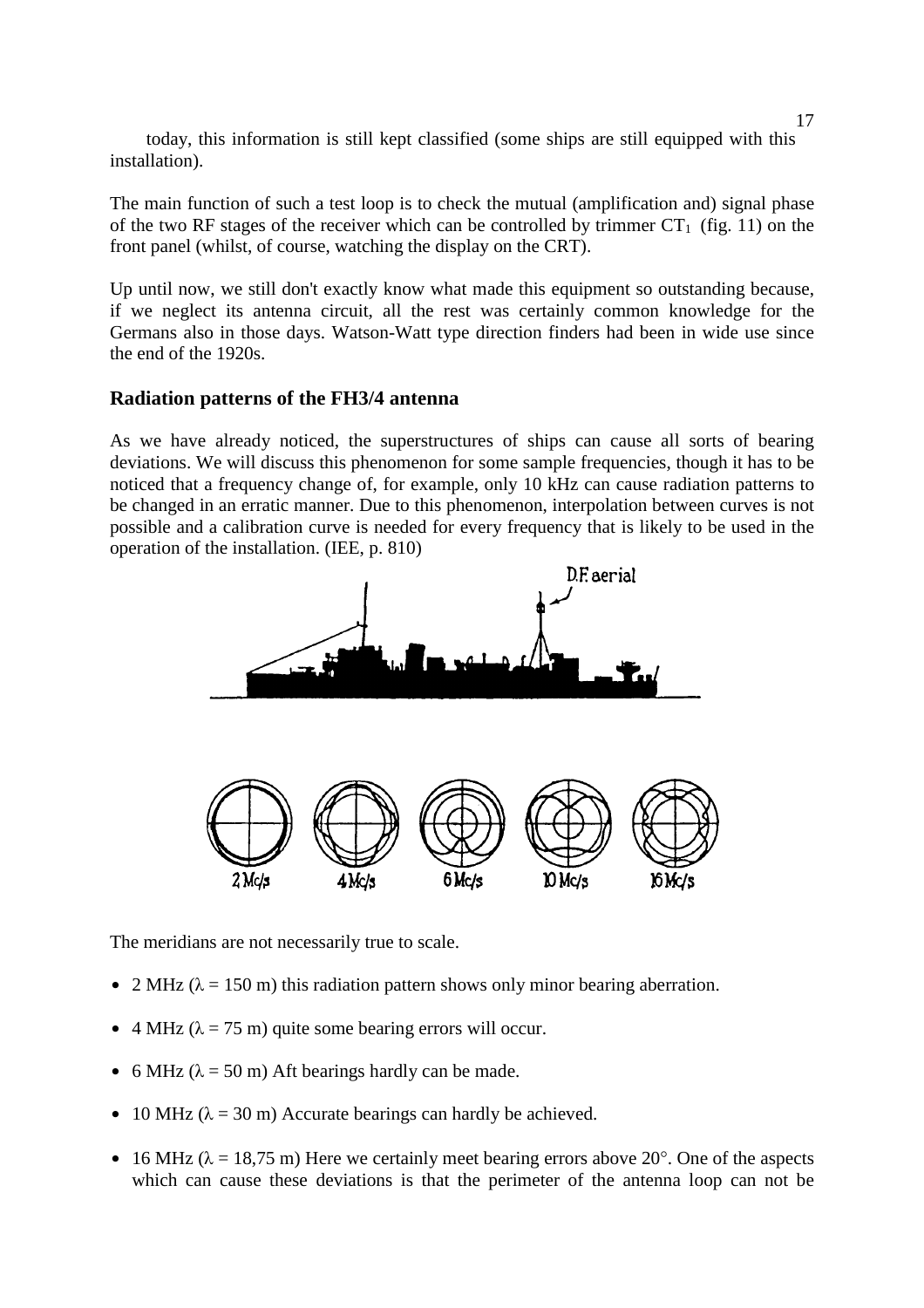ignored in respect to  $\frac{1}{4} \lambda$ , though certainly re-radiators cause the main aberration in this radiation pattern.

How then can acceptable bearings be achieved within deviation limits of between 3 to 5 degrees?

Many deviations are of a systematic nature and are widely dependant upon the superstructure of a ship. But systematic deviations lend themselves to be compensated for by means of a calibration curve and this proved to be **the** solution to this problem! The Germans call this technique "Funkbeschickung" and its technology was already widely used in the 1930s for medium and long wave DF systems.

For each possible frequency a calibration chart had to be prepared, which would hardly be managed when we realise that German U-boats on the northern (western) hemisphere used frequencies in the range 3.7 - 15 MHz. Thus, a frequency band of  $\approx$  11 MHz had to be covered. If we further assume that a calibration had to be made for every 20 kHz then more than 500 curves (theoretically) had to be prepared for each ship equipped with HF/DF! It has to be realised too, that the so-called "Penang" boats (also called "monsoon boats"), sailing to the Far East, were communicating on frequencies up to 24 MHz.

A calibration procedure was carried out as follows:-

Each ship had to be anchored on a buoy such that a calibration vessel could circle it with constant radius and which sent bearing signals at a distance of approximately one mile from all directions and, at the same time, all vessels had to be far enough from shore to avoid any DF aberrations resulting from land effects.

At every 5° of azimuth - "blurring" percentage, bearing deviations and the quality of sense indication had to be logged. The bearing accuracy was visually checked by optical means. Consequently, this vessel had to stop for each calibration step 71 times for one circle. Thus, if we assume that such a calibration vessel had to sail 500 times around the ship under calibration the task would seem impossible and could hardly be managed, in my opinion. (500  $x 71 = 35500$  steps!)

But, it was the Germans themselves who made what seems to be impossible nevertheless become possible!

According to PRO document ADM 220/69 dated 3 July 1943 - which considered a list (for the calibration officers concerned) of the frequencies for which the HF/DF systems had to be calibrated for the Atlantic and Arctic areas - only 44 frequencies which were expected to be utilised! Though, we always have to consider that such details only exposure a certain *momentum*. (For more details see Bauer, p. 16 - 20)

### **True bearings by means of the FH 4 and its correction curves.**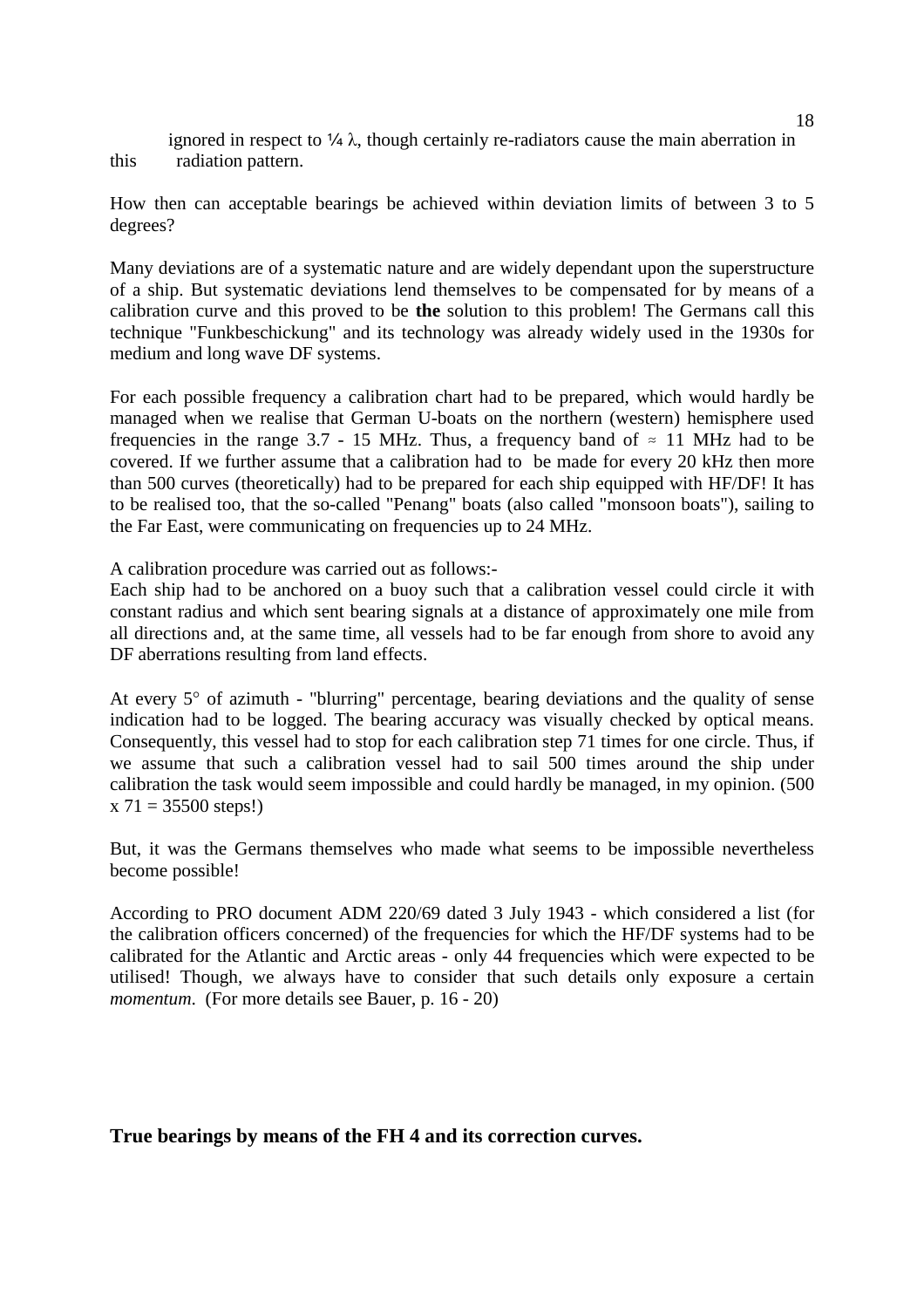

Figure 16: FH 4 bearing error compenstation, by means of correction curves

Shown here are the main attributes which had to be used to assure more or less accurate bearings by means of HF/DF.

For each frequency separate bearing curves had to be prepared for Port (Red side) and for Starboard (Green side) of a ship.

Let us assume that an arriving E.M. wave induces an antenna current and a bearing trace becomes visible on the screen of a CRT. The operator had (after preceding tuning procedures) to rotate a perspex disc which covers the bearing display (CRT) so as to bring the cursor hair line along this trace (which cursor also acts as a bearing memory). We will take, as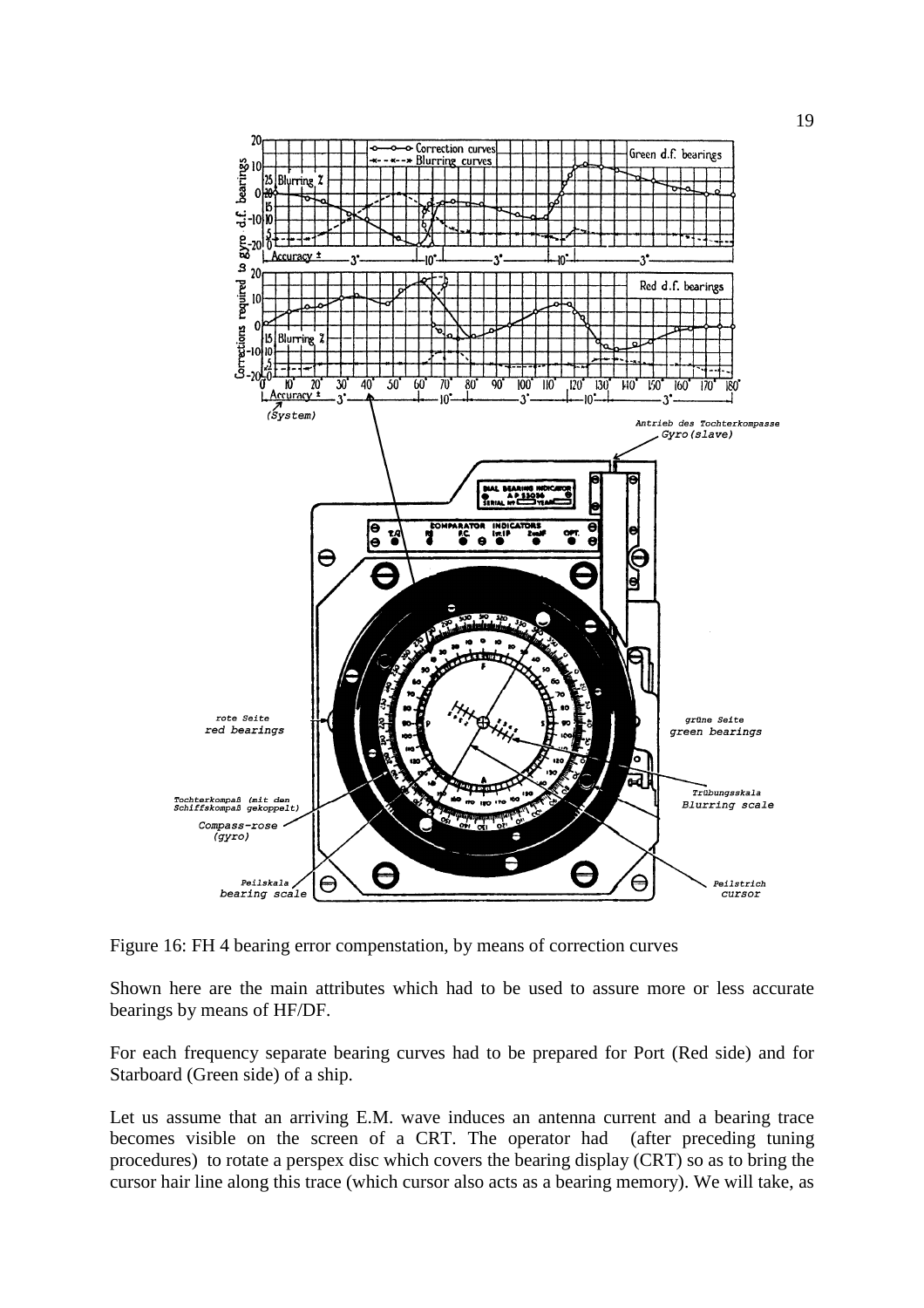our example, values of 30° and 150° (respectively) for the green and red curves (these equate to readings of 340° and 160° for the coincident gyro compass readings). The operator's next immediate step was to select the correct "sense" direction.

Following this, he had to refer to the calibration curves and he finds that for the Green side curve a bearing deviation correction of - 6 degrees is needed and for the Red side curve a deviation correction of - 5 degrees was required. Hence, dependant on the sense setting, the expected bearing is at:  $30^{\circ}$  -  $6^{\circ}$  =  $24^{\circ}$  or at  $150^{\circ}$  -  $5^{\circ}$  =  $145^{\circ}$ . The blurring curves were mainly used for regular calibration purposes.

An interesting aspect is that, although severe bearing deviations occur, the average systematical accuracy still remains within reasonable limits. This phenomenon is well known in statistics and is due to the fact that not all variable deviations are possessed of the same sign, so that not all parameters are varying into the same direction.

On this occasion we have not discussed the nature of the U-boat communications and related technical topics. The contents of this paper are essentially a condensation of the five year research work covered, and published, in my book:-

# **"Funkpeilung als alliierte Waffe gegen deutsche U-boote 1939 - 1939"**

For those who would like to study the subject of HF/DF - I strongly recommend two superb books: Wireless Direction Finding by Keen and Funkpeiltechnik by Grabau and Pfaff. (see ref.)

## **Conclusions**

In history major technological breakthroughs hardly ever originate due to one circumstance or factor only, but almost always result from a sequence of developments which finally leads to what became known as "the particular solution". Prime examples are, for instance, the development of the atomic bomb, or centimetre radar. HF/DF is, in this respect, no exception.

In retrospective let us first look at some technical aspects of "huff-duff".

We have noticed that HF/DF had not been invented in Britain, it was a step by step scientific process which started in the early days of this century. Bellini -Tosi's goniometer proved to be of fundamental significance and it became widely used for all sorts of direction finding purposes.

We have not discussed the French - American developments which were mainly based upon Busignies work done in Paris in the late 1920s and 1930s, and which were brought to the US on behalf of ITT in late 1940. Kathleen Broome Williams' book contains much detailed information concerning this historical aspect (though, unfortunately, in technical respect here knowledge is too meagre!). Even these HF/DF apparatuses used the B-T principle, although with a spinning search coil. (Keen, p.877-880) It is interesting to note that according to Williams' book, Busignies, also designed a rotating single loop DF apparatus. (also Wireless World, p. 414 - 416)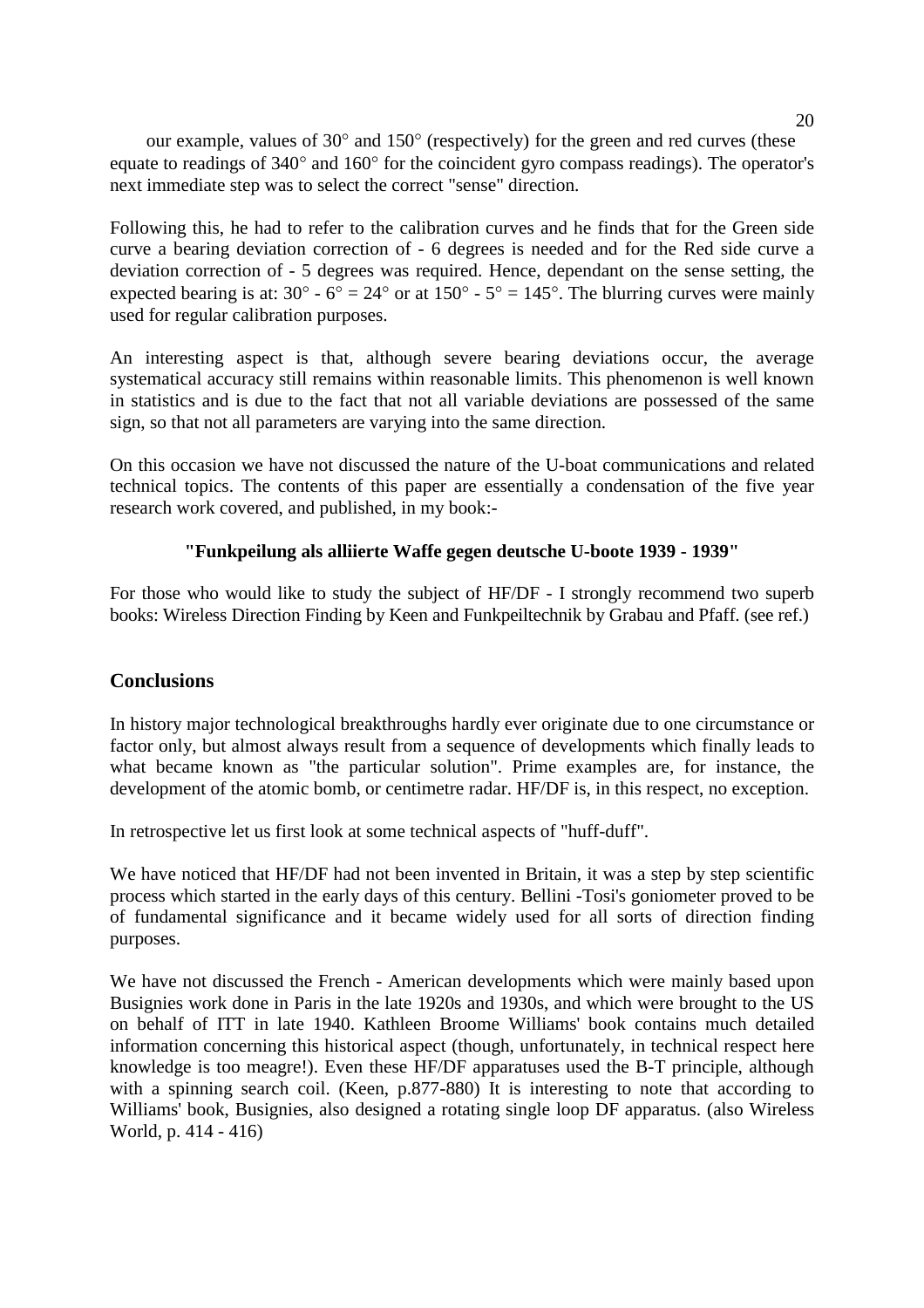The main problem hampering accurate DF on ships is due to the re-radiated electro magnetic fields which are caused by the superstructure. Re-radiated signals can hardly be avoided under these circumstances. It was Struszynski who solved this major handicap by the introduction of a totally new antenna design, which became known as the "birdcage" antenna.

We have noticed how the segments of this antenna were constructed and fit together. Not exactly obvious however is Struszynski's most significant invention: - the RF balancing circuit which - for radio frequencies - separates the top of the mounting ship mast from the sense antenna circuit (which is an inextricable part of the "Birdcage" antenna). Although the Americans claim that they had designed (developed?), during WW II, their own HF/DF antenna. However, I do not know if the Americans have utilised a Struszynski like "RF bridge circuit" to isolate the sense aerial from the ship mast. Though, in my opinion, the US HF/DF antenna design looks less stiff ("a nice weather artefact"). (KBW p. 46 and Henney/Markus p. 155)

We have also seen the disadvantages of Watson-Watt's direction finder design and, we have learned about its implications as well. I suppose that this was a choice made by the Royal Navy in the expectation that this type of HF/DF apparatus was the most likely to come into service quickly. Certainly for shore direction finding installations, the AH 6 (which is the shore version of the FH 4) had a great advantage over any chopped or rotating DF (goniometer) apparatus due to the lack of any forced synchronous modulation which could always interfere with the contents of an intercepted wireless signal.

I have met Dutch post war FH 4 operators and they told me that this apparatus was rather "unfriendly" to maintain, especially for those who had to align it. It utilised more than 41 tuning facilities, whose alignment had to be checked on a regular basis! According to the manual a set-up alignment could only be carried out after a warming-up period of six hours! Taking all this into consideration then, it is after all, nearly a miracle that this apparatus worked so well and did such a great job!

The introduction of calibration charts made correction of bearing errors of a systematic nature possible. We have seen that - due to the unpredictable nature of re-radiated E.M. fields caused by the superstructure of ships - a separate calibration chart had to be prepared for each frequency to be operated. This amounted to a possible provision for more than 500 available frequencies which might have had to be utilised for each ship. Under these circumstances shipborne HF/DF - as were used by the Allies - could never, tactically, have worked at all! All shipborne direction finders allowed for monitoring of only one frequency at the time, in those days. To slightly overcome this great disadvantage, the RN utilised a second communication receiver (Navy B 28 B  $\approx$  CR 100) which, at the same time, was tuned onto a different frequency which was expected to be used by the U-boat control as well. (Each HF/DF antenna could be linked - thus wired - onto one receiver only!) Each audio signal was connected onto one earphone section, so as to make monitoring of two different wireless signals at the same time possible. This mode was called: split phone operation.

It must be said that we were quite lucky that the U-boat wireless signals were nearly always tuned zero beat onto frequencies which were controlled by shore stations and these call signs were quite well known. Hence, huff-duff operators only had to monitor a limited number of frequencies.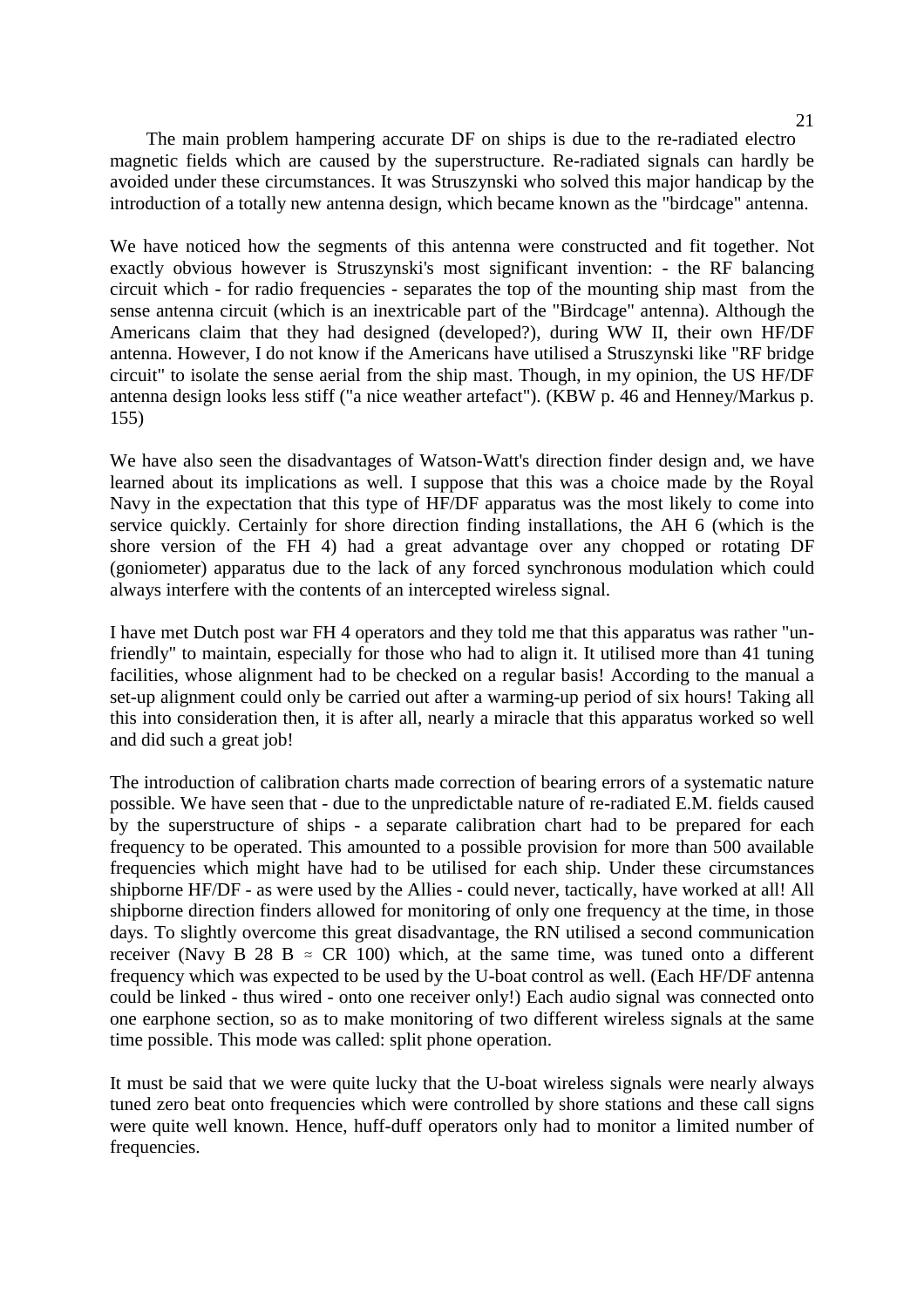Although we have not discussed this subject, we have to regard that for certain operations the Germans used so-called "off frequencies" which could operate randomly (from the Allied point of view) - for special services - between plus and minus 300 kHz from a particular centre frequency. Williams shows by an wartime document (p. 201) that, for example, such frequencies had to be watched by a total number of ten monitoring operators at the same time!

From an historical point of view, I think it is fair to conclude that: -

The role of allied HF/DF is generally undervalued. That this is no merely marginal phenomenon becomes clear when we notice that presumably a quarter (although some sources count this figure to be at a much lower rate) of all U-boat losses can statistically be associated with HF/DF operations during WW II. It is therefore no exaggeration to call radio direction finding a most significant weapon in the war against the U-boats and it undoubtedly influenced Allied warfare to a not inconsiderable extent.

Also, that its success owed quite a lot to wrong assessments made by the wireless organisation of the "Kriegsmarine", which kept on utilising zero beat operation for their standard U-boat wireless communications!

## **Acknowledgements**

I have to thank all who made it finally possible to complete the work of my book, which list contains more than 60 names. But I have to mention those who made it possible for me to start working on this task: Karel Hagemans, Pat Hawker, Heinz Lissok, Ralph Erskine, Klaus Herold, Hans Richter.

I also have to thank for the friendly support of: IEE, Franksch' Verlag, and of course many other individuals and institutions as well.

Without the indispensable support of Richard Walker this paper hardly would have been finished.

References

ADM ... refs are stored at PRO, Kew Garden.

Bauer A.O., Funkpeilung als alliierte Waffe gegen deutsche U-Boote 1939 - 1945. Delivered by, Liebich Funk GmbH, D - 47486 Rheinberg, Germany, 1997.

Grabau & Pfaff, Funkpeiltechnik, Grundlage - Verfahren und Anwendungen, Franckh'sche Verlagshandlung Stuttgart, 1989.

Henney K. and Markus J., Huff Duff, Scientific American, April 1946 IEE Proceedings, Journal Institution Electrical Engineering, Part IIIA, 94, (1947) based on Proceedings of the Radiocommunication Convention March/April 1947.

Keen, Wireless Direction Finding, Published for "Wireless World", by Iliffe & Sons, Ltd. London, 1947, Fourth edition.